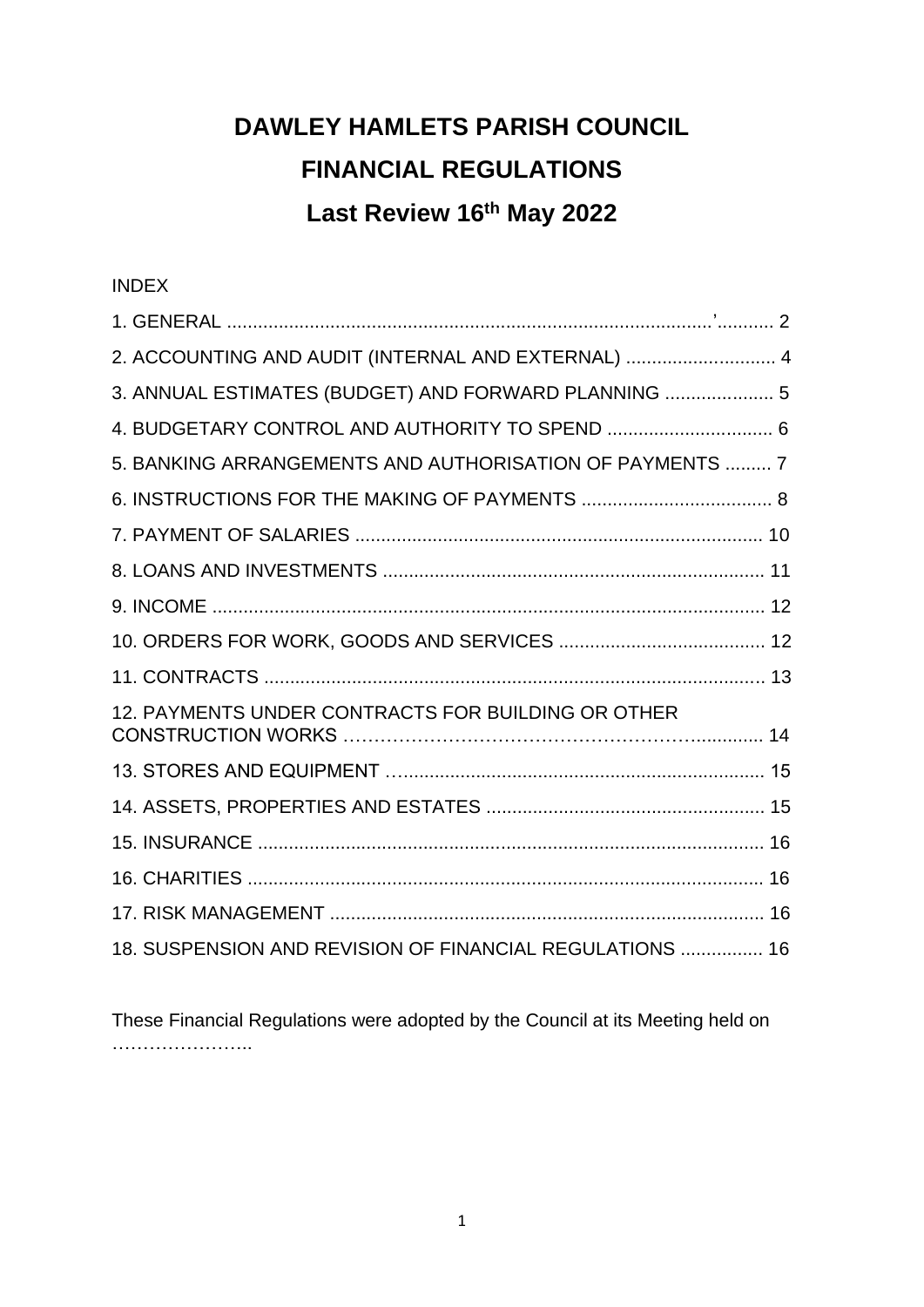## **1. GENERAL**

1.1. These financial regulations govern the conduct of financial management by the council and may only be amended or varied by resolution of the council. Financial regulations are one of the council's three governing policy documents providing procedural guidance for members and officers. Financial regulations must be observed in conjunction with the council's standing orders and any individual financial regulations relating to contracts.

1.2. The council is responsible in law for ensuring that its financial management is adequate and effective and that the council has a sound system of internal control which facilitates the effective exercise of the council's functions, including arrangements for the management of risk.

1.3. The council's accounting control systems must include measures:

• for the timely production of accounts;

- that provide for the safe and efficient safeguarding of public money;
- to prevent and detect inaccuracy and fraud; and

• identifying the duties of officers.

1.4. These financial regulations demonstrate how the council meets these responsibilities and requirements.

1.5. At least once a year, prior to approving the Annual Governance Statement, the council must review the effectiveness of its system of internal control which shall be in accordance with proper practices.

1.6. A breach of these Regulations by an employee is gross misconduct.

1.7. Members of Council are expected to follow the instructions within these Regulations and not to entice employees to breach them. Failure to follow instructions within these Regulations brings the office of Councillor into disrepute.

1.8. The Responsible Financial Officer (RFO) holds a statutory office to be appointed by the council. [The Clerk has been appointed as RFO for this council and these regulations will apply accordingly.]

1.9. The RFO;

• acts under the policy direction of the council;

• administers the council's financial affairs in accordance with all Acts, Regulations and proper practices;

• determines on behalf of the council its accounting records and accounting control systems;

• ensures the accounting control systems are observed;

• maintains the accounting records of the council up to date in accordance with proper practices;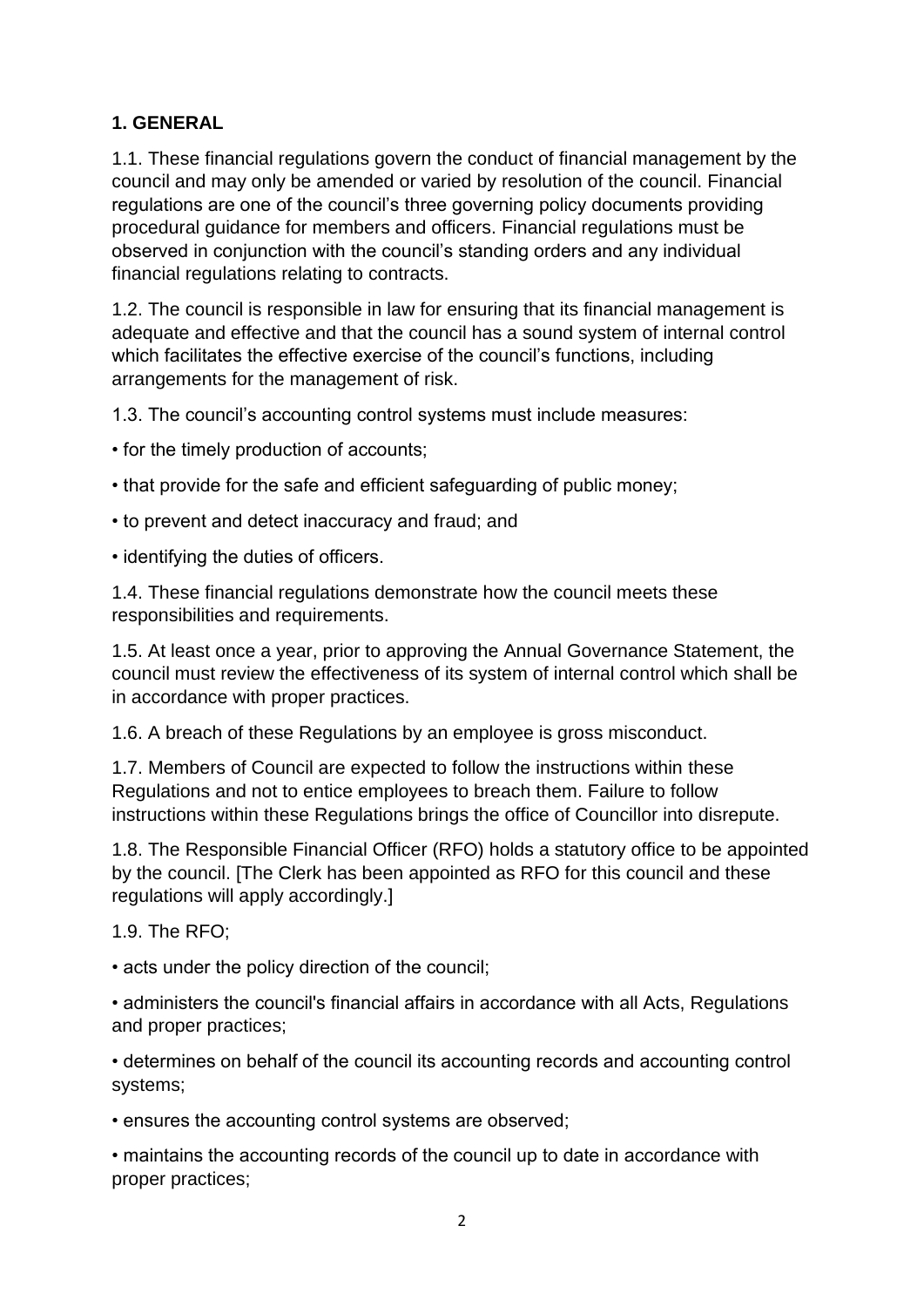• assists the council to secure economy, efficiency and effectiveness in the use of its resources; and

• produces financial management information as required by the council.

1.10. The accounting records determined by the RFO shall be sufficient to show and explain the council's transactions and to enable the RFO to ensure that any income and expenditure account and statement of balances, or record of receipts and payments and additional information, as the case may be, or management information prepared for the council from time to time comply with the Accounts and Audit Regulations.

1.11. The accounting records determined by the RFO shall in particular contain:

• entries from day to day of all sums of money received and expended by the council and the matters to which the income and expenditure or receipts and payments account relate;

• a record of the assets and liabilities of the council; and

• wherever relevant, a record of the council's income and expenditure in relation to claims made, or to be made, for any contribution, grant or subsidy.

1.12. The accounting control systems determined by the RFO shall include:

• procedures to ensure that the financial transactions of the council are recorded as soon as reasonably practicable and as accurately and reasonably as possible;

• procedures to enable the prevention and detection of inaccuracies and fraud and the ability to reconstruct any lost records;

• identification of the duties of officers dealing with financial transactions and division of responsibilities of those officers in relation to significant transactions;

• procedures to ensure that uncollectable amounts, including any bad debts are not submitted to the council for approval to be written off except with the approval of the RFO and that the approvals are shown in the accounting records; and

• measures to ensure that risk is properly managed.

1.13. The council is not empowered by these Regulations or otherwise to delegate certain specified decisions. In particular any decision regarding:

• setting the final budget or the precept (Council Tax Requirement);

- approving accounting statements;
- approving an annual governance statement;
- borrowing;
- writing off bad debts;
- declaring eligibility for the General Power of Competence; and
- addressing recommendations in any report from the internal or external auditors,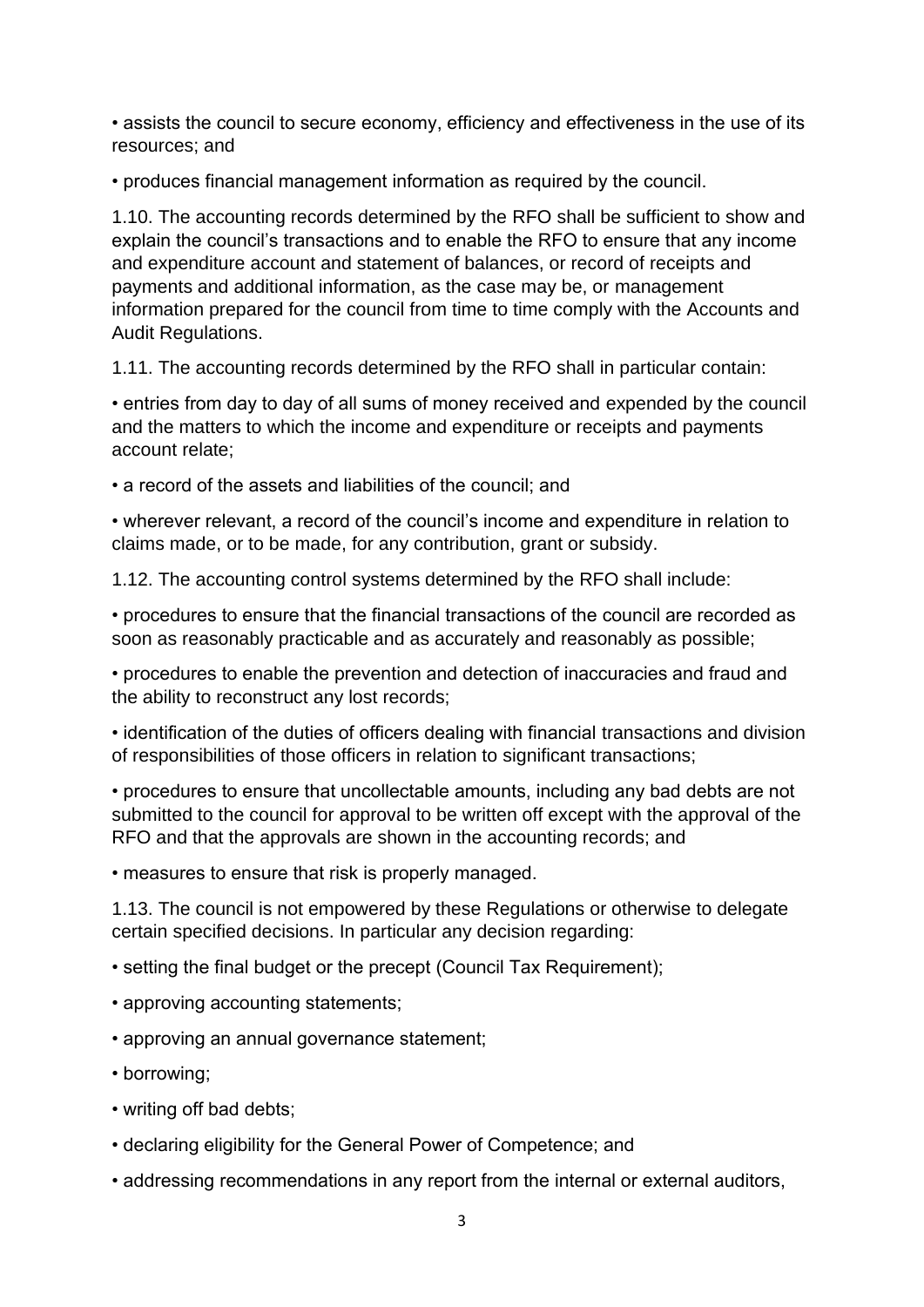shall be a matter for the full council only.

1.14. In addition, the council must:

• determine and keep under regular review the bank mandate for all council bank accounts;

• approve any grant or a single commitment in excess of [£5,000]; and

• in respect of the annual salary for any employee have regard to recommendations about annual salaries of employees made by the relevant Committee in accordance with its terms of reference.

1.15. In these financial regulations, references to the Accounts and Audit Regulations or 'the regulations shall mean the regulations issued under the provisions of section 27 of the Audit Commission Act 1998, or any superseding legislation, and then in force unless otherwise specified.

In these financial regulations the term 'proper practice' or 'proper practices' shall refer to guidance issued in Governance and Accountability for Local Councils – a Practitioners' Guide (England) issued by the Joint Practitioners Advisory Group (JPAG), available from the websites of NALC and the Society for Local Council Clerks (SLCC).

#### **2. ACCOUNTING AND AUDIT (INTERNAL AND EXTERNAL)**

2.1. All accounting procedures and financial records of the council shall be determined by the RFO in accordance with the Accounts and Audit Regulations, appropriate Guidance and proper practices.

2.2. On a regular basis, at least twice a year the Audit Sub-Committee shall verify bank reconciliations (for all accounts) produced by the RFO. The sub-committee member shall sign the reconciliations and the original bank statements (or similar document) as evidence of verification. This activity shall on conclusion be reported, including any exceptions, to and noted by the council.

2.3. The RFO shall complete the annual statement of accounts, annual report, and any related documents of the council contained in the Annual Return (as specified in proper practices) as soon as practicable after the end of the financial year and having certified the accounts shall submit them and report thereon to the council within the timescales set by the Accounts and Audit Regulations.

2.4. The council shall ensure that there is an adequate and effective system of internal audit of its accounting records, and of its system of internal control in accordance with proper practices. Any officer or member of the council shall make available such documents and records as appear to the council to be necessary for the purpose of the audit and shall, as directed by the council, supply the RFO, internal auditor, or external auditor with such information and explanation as the council considers necessary for that purpose.

2.5. The internal auditor shall be appointed by and shall carry out the work in relation to internal controls required by the council in accordance with proper practices.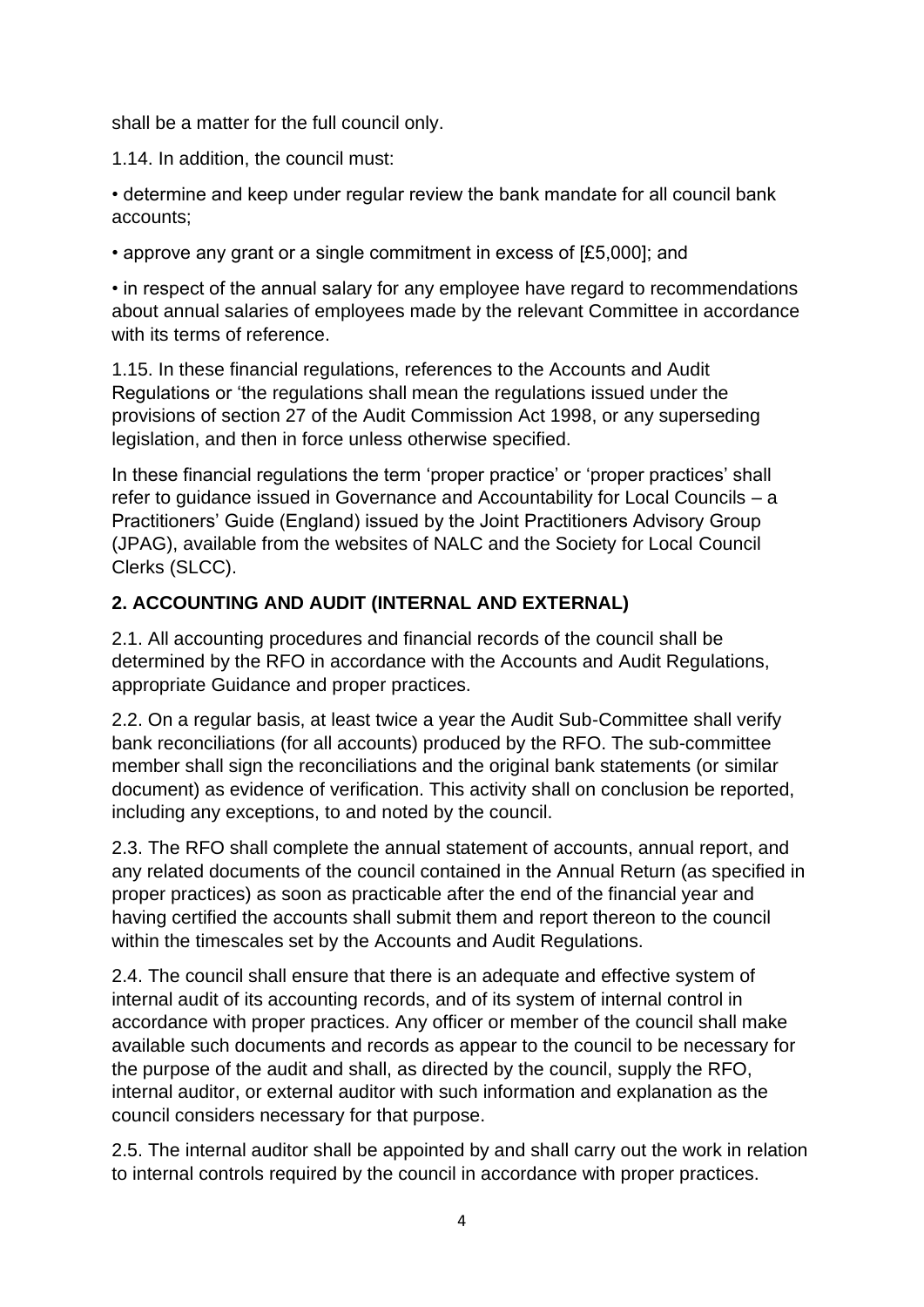2.6. The internal auditor shall:

• be competent and independent of the financial operations of the council;

• report to council in writing, or in person, on a regular basis with a minimum of one annual written report during each financial year;

• to demonstrate competence, objectivity and independence, be free from any actual or perceived conflicts of interest, including those arising from family relationships; and

• have no involvement in the financial decision making, management or control of the council.

2.7. Internal or external auditors may not under any circumstances:

• perform any operational duties for the council;

• initiate or approve accounting transactions; or

• direct the activities of any council employee, except to the extent that such employees have been appropriately assigned to assist the internal auditor.

2.8. For the avoidance of doubt, in relation to internal audit the terms 'independent' and 'independence' shall have the same meaning as is described in proper practices.

2.9. The RFO shall make arrangements for the exercise of electors' rights in relation to the accounts including the opportunity to inspect the accounts, books, and vouchers and display or publish any notices and statements of account required by Audit Commission Act 1998, or any superseding legislation, and the Accounts and Audit Regulations.

2.10. The RFO shall, without undue delay, bring to the attention of all councillors any correspondence or report from internal or external auditors.

## **3. ANNUAL ESTIMATES (BUDGET) AND FORWARD PLANNING**

3.1. Each committee if any shall review its three-year forecast of revenue and capital receipts and payments. Having regard to the forecast, it shall thereafter formulate and submit proposals for the following financial year to the council not later than the end of December each year including any proposals for revising the forecast.

3.2. The RFO must each year, by no later than November prepare detailed estimates of all receipts and payments including the use of reserves and all sources of funding for the following financial year in the form of a budget to be considered by the relevant committee and the council.

3.3. The council shall consider annual budget proposals in relation to the council's three-year forecast of revenue and capital receipts and payments including recommendations for the use of reserves and sources of funding and update the forecast accordingly.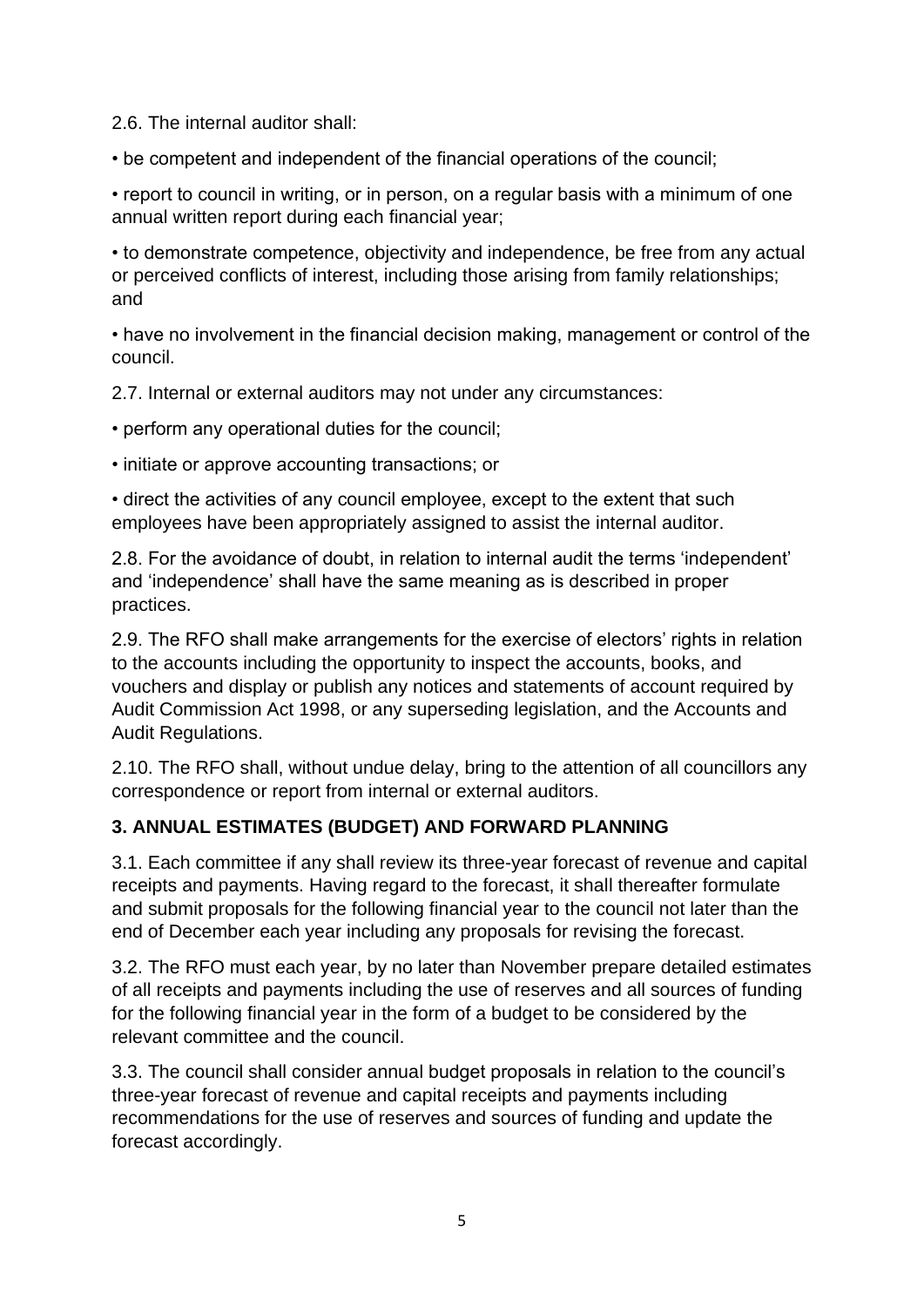3.4. The council shall fix the precept (council tax requirement), and relevant basic amount of council tax to be levied for the ensuing financial year not later than by the end of January each year. The RFO shall issue the precept to the billing authority and shall supply each member with a copy of the approved annual budget.

3.5. The approved annual budget shall form the basis of financial control for the ensuing year.

## **4. BUDGETARY CONTROL AND AUTHORITY TO SPEND**

4.1. Expenditure on revenue items may be authorised up to the amounts included for that class of expenditure in the approved budget. This authority is to be determined by:

• the council for all items over £5,000;

• a duly delegated committee of the council for items over £500; or

• the Clerk, in conjunction with Chairman of Council or Chairman of the appropriate committee, for any items below £500.

Such authority is to be evidenced by a Minute or by an authorisation slip duly signed by the Clerk, and where necessary also by the appropriate Chairman.

Contracts may not be disaggregated to avoid controls imposed by these regulations.

4.2. No expenditure may be authorised that will exceed the amount provided in the revenue budget for that class of expenditure other than by resolution of the council, or duly delegated committee. During the budget year and with the approval of council having considered fully the implications for public services, unspent and available amounts may be moved to other budget headings or to an earmarked reserve as appropriate ('virement').

4.3. Unspent provisions in the revenue or capital budgets for completed projects shall not be carried forward to a subsequent year.

4.4. The salary budgets are to be reviewed at least annually in October for the following financial year and such review shall be evidenced by a hard copy schedule signed by the Clerk and the Chairman of Council or Personnel Sub Committee. The RFO will inform committees of any changes impacting on their budget requirement for the coming year in good time.

4.5. In cases of extreme risk to the delivery of council services, the clerk may authorise revenue expenditure on behalf of the council which in the clerk's judgement it is necessary to carry out. Such expenditure includes repair, replacement or other work, whether or not there is any budgetary provision for the expenditure, subject to a limit of £500. The Clerk shall report such action to the chairman as soon as possible and to the council as soon as practicable thereafter.

4.6. No expenditure shall be authorised in relation to any capital project and no contract entered into or tender accepted involving capital expenditure unless the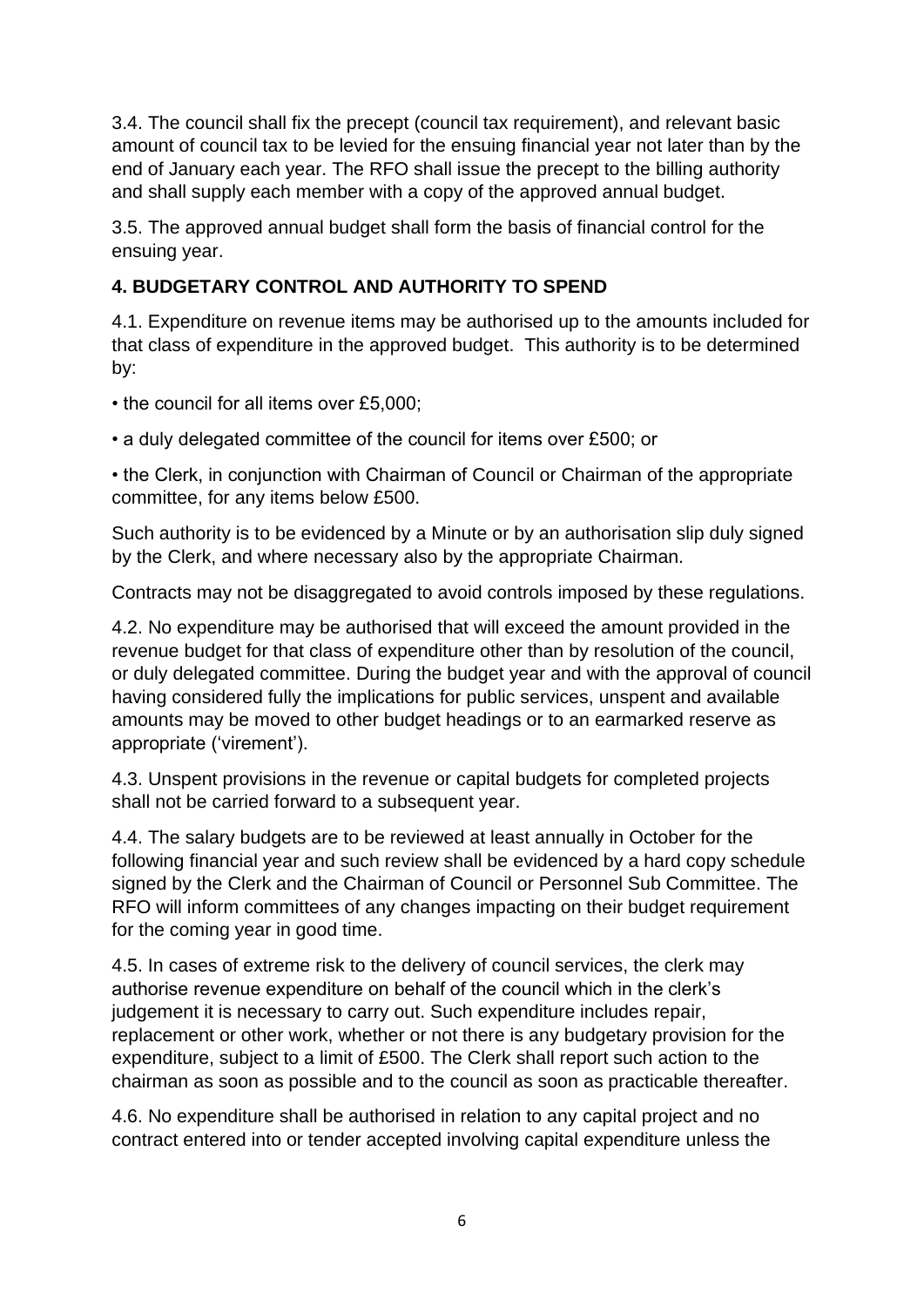council is satisfied that the necessary funds are available and the requisite borrowing approval has been obtained.

4.7. All capital works shall be administered in accordance with the council's standing orders and financial regulations relating to contracts.

4.8. The RFO shall regularly provide the council with a statement of receipts and payments to date under each head of the budgets, comparing actual expenditure to the appropriate date against that planned as shown in the budget. These statements are to be prepared at least at the end of each financial quarter and shall show explanations of material variances. For this purpose "material" shall be in excess of £100 or 15% of the budget.

4.9. Changes in earmarked reserves shall be approved by council as part of the budgetary control process.

#### **5. BANKING ARRANGEMENTS AND AUTHORISATION OF PAYMENTS**

5.1. The council's banking arrangements, including the bank mandate, shall be made by the RFO and approved by the council; banking arrangements may not be delegated to a committee. They shall be regularly reviewed for safety and efficiency.

5.2. The RFO shall prepare a schedule of payments made during the previous month forming part of the Agenda for the Meeting, present the schedule to council or to the policy committee. The council / committee shall review the schedule for compliance. Personal payments (including salaries, wages, expenses and any payment made in relation to the termination of a contract of employment) may be summarised to remove public access to any personal information.

5.3. All invoices for payment shall be examined, verified and certified by the RFO to confirm that the work, goods or services to which each invoice relates has been received, carried out, examined and represents expenditure previously approved by the council.

5.4. The RFO shall examine invoices for arithmetical accuracy and analyse them to the appropriate expenditure heading. The RFO shall take all steps to pay all invoices submitted, and which are in order, at the next available council Meeting.

5.5. The Clerk and RFO shall have delegated authority to authorise the payment of items only in the following circumstances:

a) If a payment is necessary to avoid a charge to interest under the Late Payment of Commercial Debts (Interest) Act 1998, and the due date for payment is before the next scheduled Meeting of council, where the Clerk and RFO certify that there is no dispute or other reason to delay payment, provided that a list of such payments shall be submitted to the next appropriate meeting of council

b) An expenditure item authorised under 5.6 below (continuing contracts and obligations) provided that a list of such payments shall be submitted to the next appropriate meeting of council or policy committee; or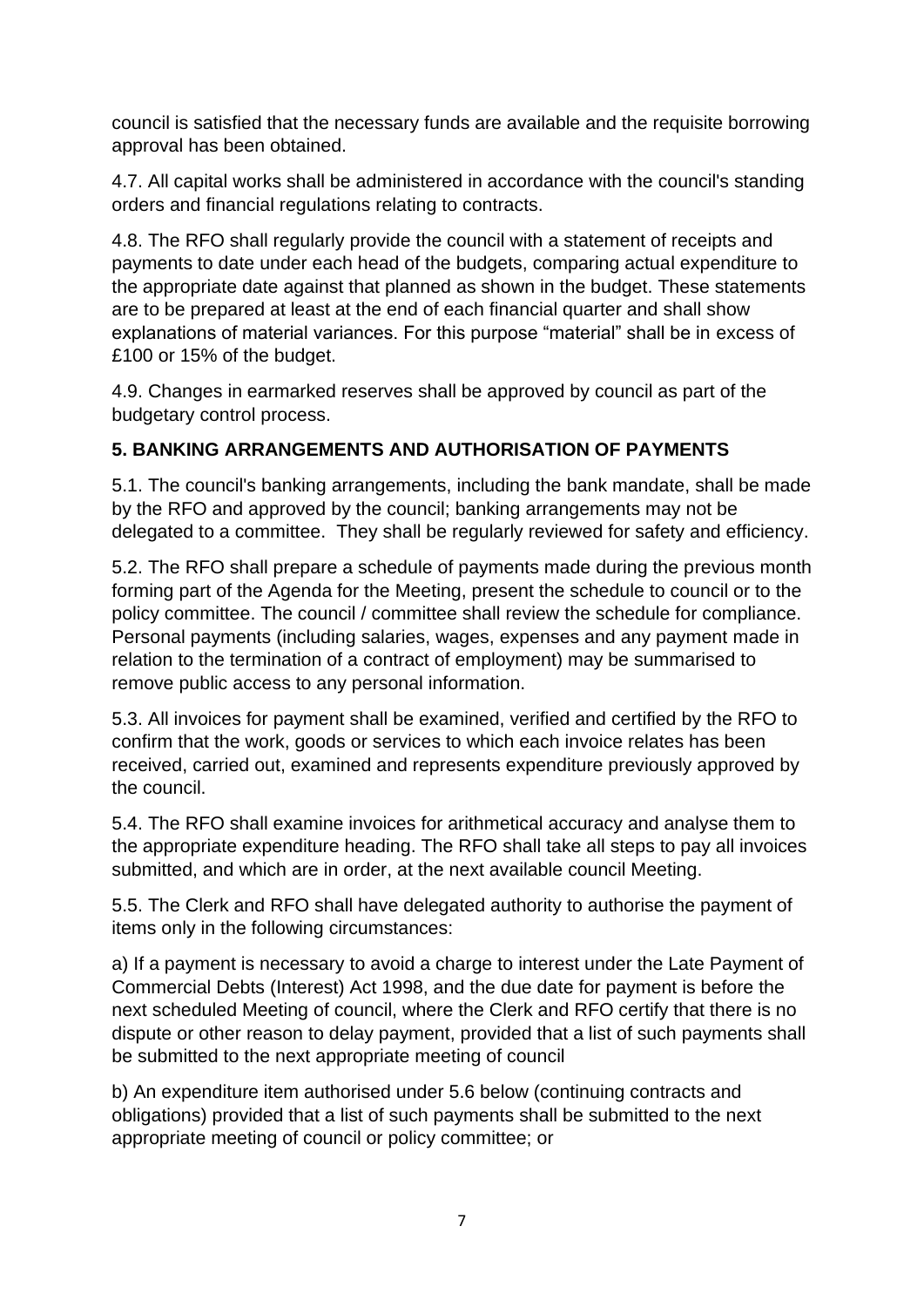c) fund transfers within the councils banking arrangements, provided that a list of such payments shall be submitted to the next appropriate meeting of council or policy committee.

5.6. For each financial year the Clerk and RFO shall draw up a list of due payments which arise on a regular basis as the result of a continuing contract, statutory duty, or obligation (such as but not exclusively), Salaries, PAYE and NI, Superannuation Fund and regular maintenance contracts and the like for which the audit subcommittee may authorise payment for the year provided that the requirements of regulation 4.1 (Budgetary Controls) are adhered to, provided also that a list of such payments shall be submitted to the next appropriate meeting of council.

5.7. In respect of grants a duly authorised committee shall approve expenditure within any limits set by council and in accordance with any Policy statement approved by council. Any Revenue or Capital Grant in excess of £5,000 shall before payment, be subject to ratification by resolution of the council.

5.8. Members are subject to the Code of Conduct that has been adopted by the council and shall comply with the Code and Standing Orders when a decision to authorise or instruct payment is made in respect of a matter in which they have a disclosable pecuniary or other interest, unless a dispensation has been granted.

5.9. The council will aim to rotate the duties of members in these Regulations so that onerous duties are shared out as evenly as possible over time.

5.10. Any changes in the recorded details of suppliers, such as bank account records, shall be approved in writing by a Member.

#### **6. INSTRUCTIONS FOR THE MAKING OF PAYMENTS**

6.1. The council will make safe and efficient arrangements for the making of its payments.

6.2. Following authorisation under Financial Regulation 5 above, the council, a duly delegated committee or, if so delegated, the Clerk or RFO shall give instruction that a payment shall be made.

6.3. All payments shall be effected by cheque or other instructions to the council's bankers, or otherwise, in accordance with a resolution of Council or Policy Committee.

6.4. Cheques or orders for payment drawn on the bank account in accordance with the schedule as presented to council or committee shall be signed by two members of council, the Clerk/RFO should authorise the payment first. If a member who is also a bank signatory has declared a disclosable pecuniary interest, or has any other interest, in the matter in respect of which the payment is being made, that Councillor shall be required to consider Standing Orders, and thereby determine whether it is appropriate and / or permissible to be a signatory to the transaction in question.

6.5. To indicate agreement of the details shown on the cheque or order for payment with the counterfoil and the invoice or similar documentation, the signatories shall each also initial the control slip counterfoil.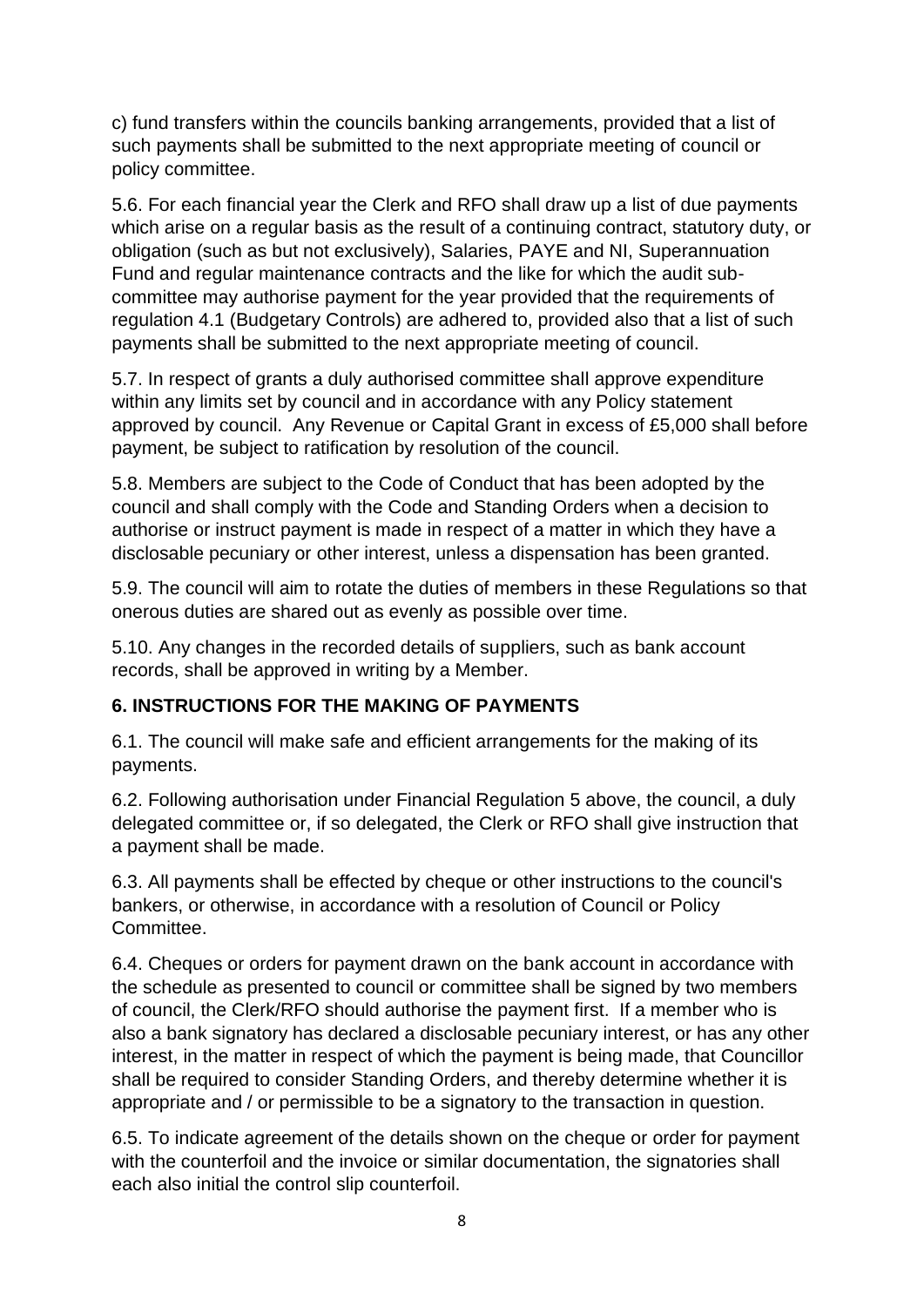6.6. Cheques or orders for payment shall not normally be presented for signature other than at a council or committee meeting (including immediately before or after such a meeting). Any signatures obtained away from such meetings shall be reported to the council or Policy Committee at the next convenient meeting.

6.7. If thought appropriate by the council, payment for utility supplies (energy, telephone and water) and any National Non-Domestic Rates may be made by variable Direct Debit provided that the instructions are signed by two members and any payments are reported to council as made. The approval of the use of a variable Direct Debit shall be renewed by resolution of the council at least every two years.

6.8. If thought appropriate by the council, payment for certain items (principally Salaries) may be made by Banker's Standing Order provided that the instructions are signed, or otherwise evidenced by two members are retained and any payments are reported to council as made. The approval of the use of a Banker's Standing Order shall be renewed by resolution of the council at least every two years.

6.9. If thought appropriate by the council, payment for certain items may be made by BACS or CHAPS methods provided that the instructions for each payment are signed, or otherwise evidenced, by two authorised bank signatories are retained and any payments are reported to council as made. The approval of the use of BACS or CHAPS shall be renewed by resolution of the council at least every two years.

6.10. If thought appropriate by the council payment for certain items may be made by internet banking transfer provided evidence is retained showing which members approved the payment.

6.11. Where a computer requires use of a personal identification number (PIN) or other password(s), for access to the council's records on that computer, a note shall be made of the PIN and Passwords and shall be handed to and retained by the Chairman of Council in a sealed dated envelope. This envelope may not be opened other than in the presence of two other councillors. After the envelope has been opened, in any circumstances, the PIN and / or passwords shall be changed as soon as practicable. The fact that the sealed envelope has been opened, in whatever circumstances, shall be reported to all members immediately and formally to the next available meeting of the council. This will not be required for a member's personal computer used only for remote authorisation of bank payments.

6.12. No employee or councillor shall disclose any PIN or password, relevant to the working of the council or its bank accounts, to any person not authorised in writing by the council or a duly delegated committee.

6.13. Regular back-up copies of the records on any computer shall be made and shall be stored securely away from the computer in question, and preferably off site.

6.14. The council, and any members using computers for the council's financial business, shall ensure that anti-virus, anti-spyware and firewall, software with automatic updates, together with a high level of security, is used.

6.15. Where internet banking arrangements are made with any bank, the Clerk [RFO] shall be appointed as the Service Administrator. The Bank Mandate approved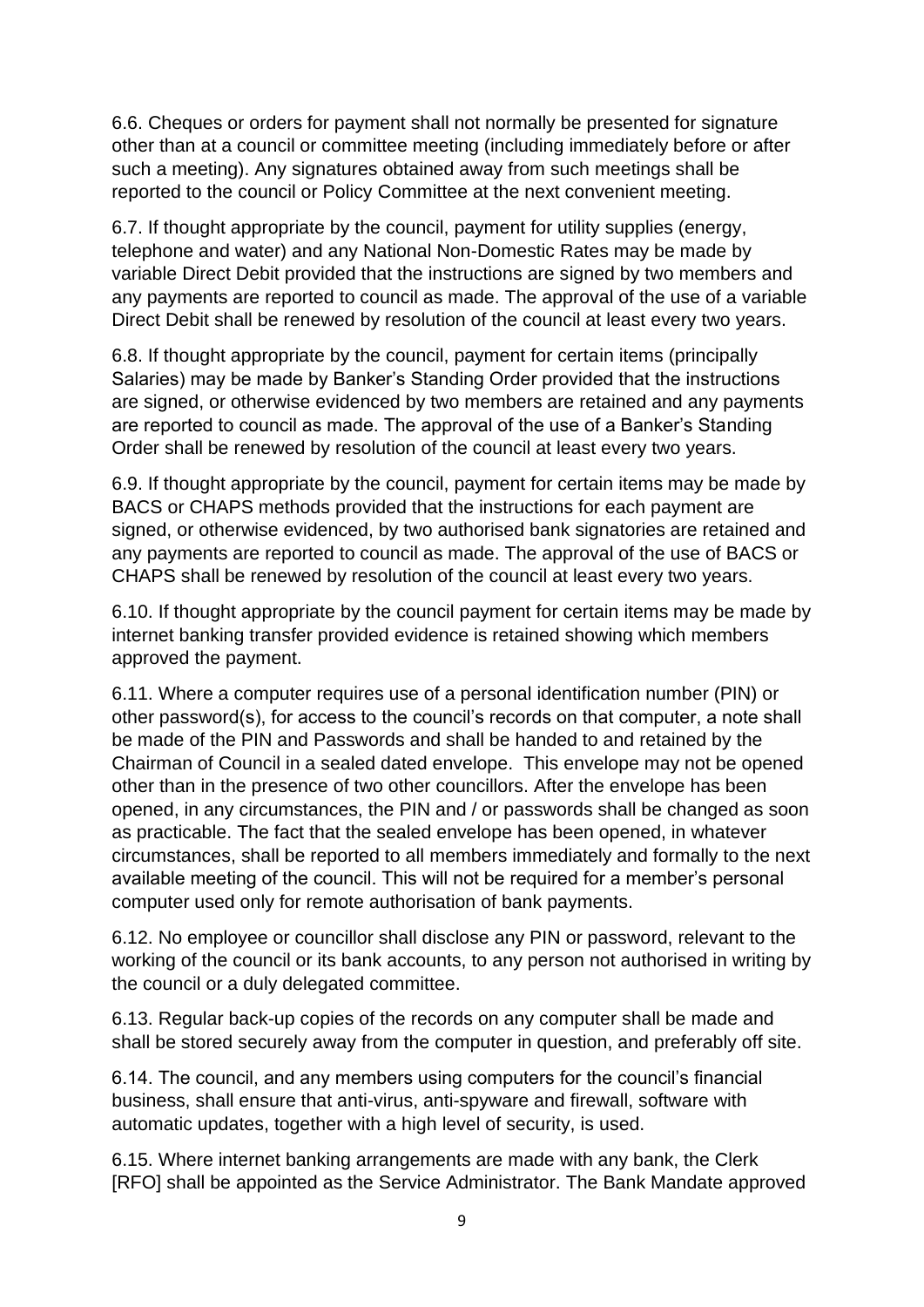by the council shall identify a number of councillors who will be authorised to approve transactions on those accounts. The bank mandate will state clearly the amounts of payments that can be instructed by the use of the Service Administrator alone, or by the Service Administrator with a stated number of approvals.

6.16. Access to any internet banking accounts will be directly to the access page (which may be saved under "favourites"), and not through a search engine or e-mail link. Remembered or saved passwords facilities must not be used on any computer used for council banking work. Breach of this Regulation will be treated as a very serious matter under these regulations.

6.17. Changes to account details for suppliers, which are used for internet banking may only be changed on written hard copy notification by the supplier and supported by hard copy authority for change signed by [two of] the Clerk [the RFO][a member]. A programme of regular checks of standing data with suppliers will be followed.

6.18. Any Debit Card issued for use will be specifically restricted to the Clerk / RFO and will also be restricted to a single transaction maximum value of £500 unless authorised by council or finance committee in writing before any order is placed.

6.19. Any corporate credit card or trade card account opened by the council will be specifically restricted to use authorised by the Clerk and shall be subject to automatic payment in full at each month-end.

6.20. The RFO may provide petty cash to officers for the purpose of defraying operational and other expenses. Vouchers for payments made shall be forwarded to the RFO with a claim for reimbursement.

a) The RFO shall maintain a petty cash float of £200 for the purpose of defraying operational and other expenses. Vouchers for payments made from petty cash shall be kept to substantiate the payment.

b) Income received must not be paid into the petty cash float but must be separately banked, as provided elsewhere in these regulations.

c) Payments to maintain the petty cash float shall be shown separately on the schedule of payments presented to council under 5.2 above.

## **7. PAYMENT OF SALARIES**

7.1. As an employer, the council shall make arrangements to meet fully the statutory requirements placed on all employers by PAYE and National Insurance legislation. The payment of all salaries shall be made in accordance with payroll records and the rules of PAYE and National Insurance currently operating, and salary rates shall be as agreed by council, or duly delegated committee.

7.2. Payment of salaries and payment of deductions from salary such as may be required to be made for tax, national insurance and pension contributions, or similar statutory or discretionary deductions must be made in accordance with the payroll records and on the appropriate dates stipulated in employment contracts, provided that each payment is reported to the next available council meeting, as set out in these regulations above.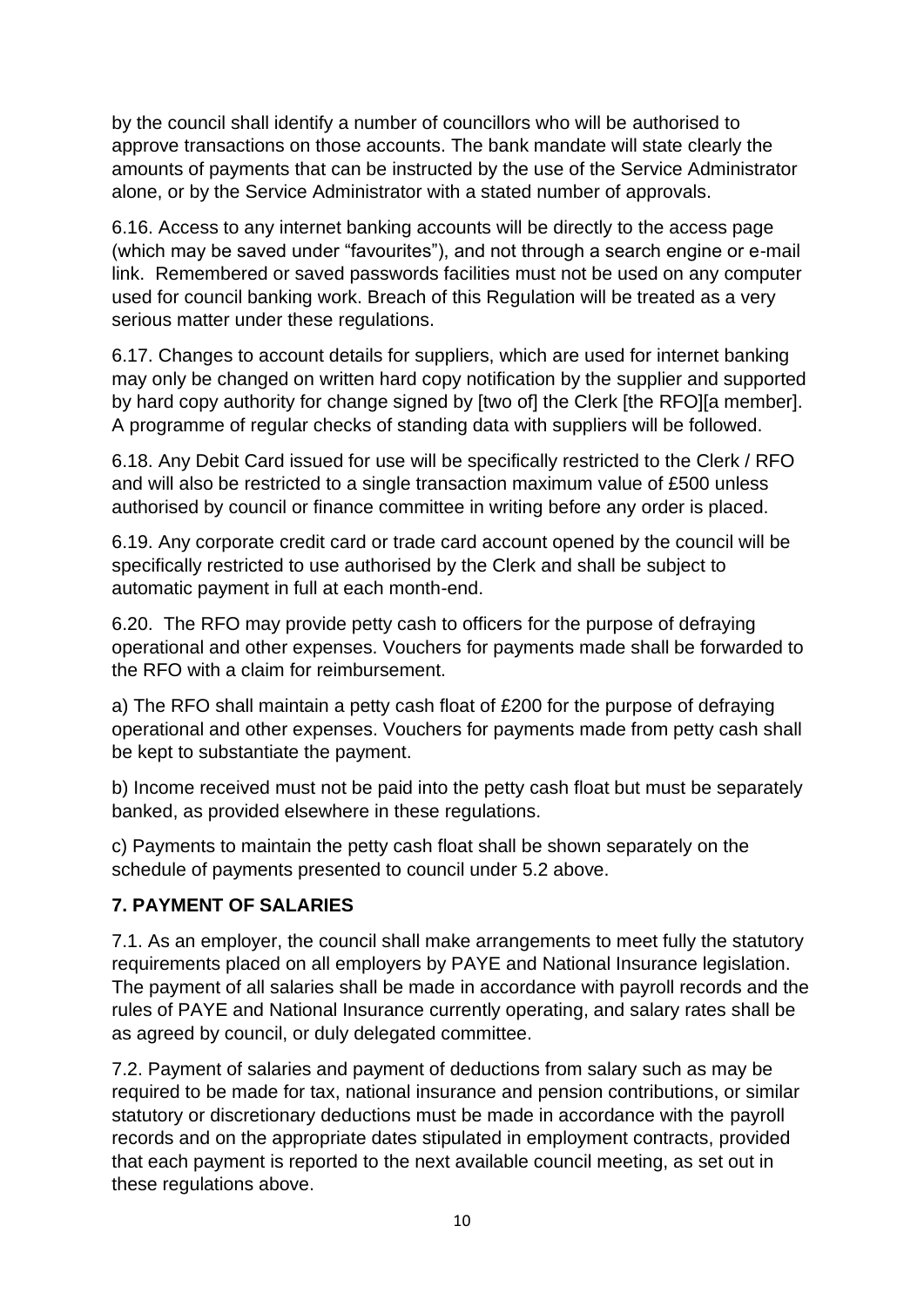7.3. No changes shall be made to any employee's pay, emoluments, or terms and conditions of employment without the prior consent of the council.

7.4. Each and every payment to employees of net salary and to the appropriate creditor of the statutory and discretionary deductions shall be recorded in a separate confidential record (confidential cash book). This confidential record is not open to inspection or review (under the Freedom of Information Act 2000 or otherwise) other than:

a) by any councillor who can demonstrate a need to know;

b) by the internal auditor;

c) by the external auditor; or

d) by any person authorised under Audit Commission Act 1998, or any superseding legislation.

7.5. The total of such payments in each calendar month shall be reported with all other payments as made as may be required under these Financial Regulations, to ensure that only payments due for the period have actually been paid.

7.6. An effective system of personal performance management should be maintained for the senior officers.

7.7. Any termination payments shall be supported by a clear business case and reported to the council. Termination payments shall only be authorised by council.

7.8. Before employing interim staff the council must consider a full business case.

## **8. LOANS AND INVESTMENTS**

8.1. All borrowings shall be effected in the name of the council, after obtaining any necessary borrowing approval. Any application for borrowing approval shall be approved by Council as to terms and purpose. The application for Borrowing Approval, and subsequent arrangements for the Loan shall only be approved by full council.

8.2. Any financial arrangement which does not require formal Borrowing Approval from the Secretary of State (such as Hire Purchase or Leasing of tangible assets) shall be subject to approval by the full council. In each case a report in writing shall be provided to council in respect of value for money for the proposed transaction.

8.3. All loans and investments shall be negotiated in the name of the Council and shall be for a set period in accordance with council policy.

8.4. The council shall consider the need for an Investment Strategy and Policy which, if drawn up, shall be in accordance with relevant regulations, proper practices and guidance. Any Strategy and Policy shall be reviewed by the council at least annually.

8.5. All investments of money under the control of the council shall be in the name of the council.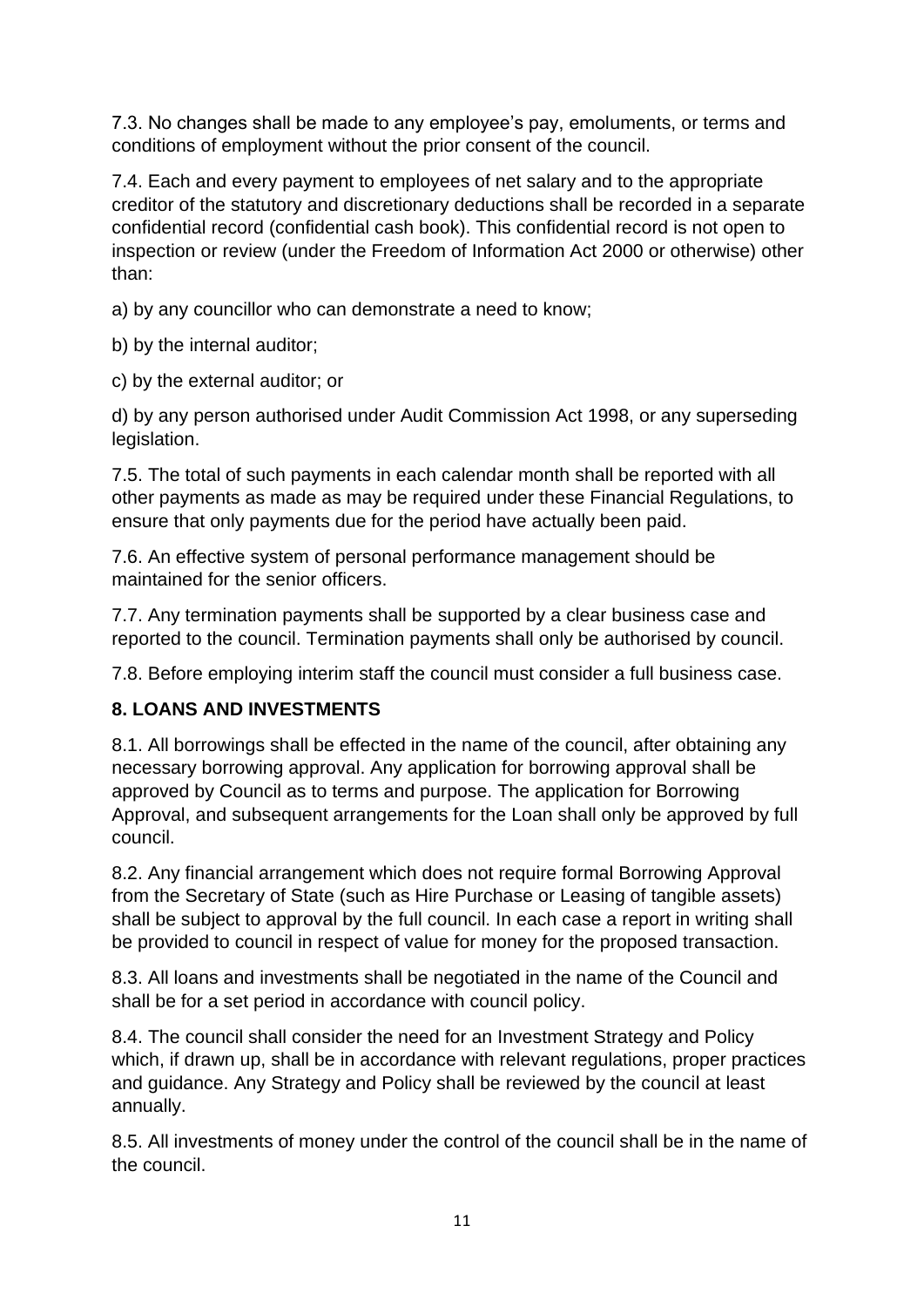8.6. All investment certificates and other documents relating thereto shall be retained in the custody of the RFO.

8.7. Payments in respect of short term or long-term investments, including transfers between bank accounts held in the same bank, or branch, shall be made in accordance with Regulation 5 (Authorisation of payments) and Regulation 6 (Instructions for payments).

#### **9. INCOME**

9.1. The collection of all sums due to the council shall be the responsibility of and under the supervision of the RFO.

9.2. Particulars of all charges to be made for work done, services rendered or goods supplied shall be agreed annually by the council, notified to the RFO and the RFO shall be responsible for the collection of all accounts due to the council.

9.3. The council will review all fees and charges at least annually, following a report of the Clerk.

9.4. Any sums found to be irrecoverable and any bad debts shall be reported to the council and shall be written off in the year.

9.5. All sums received on behalf of the council shall be banked intact as directed by the RFO. In all cases, all receipts shall be deposited with the council's bankers with such frequency as the RFO considers necessary.

9.6. The origin of each receipt shall be entered on the paying-in slip.

9.7. Personal cheques shall not be cashed out of money held on behalf of the council.

9.8. The RFO shall promptly complete any VAT Return that is required. Any repayment claim due in accordance with VAT Act 1994 section 33 shall be made at least annually coinciding with the financial year end.

9.9. Where any significant sums of cash are regularly received by the council, the RFO shall take such steps as are agreed by the council to ensure that more than one person is present when the cash is counted in the first instance, that there is a reconciliation to some form of control such as ticket issues, and that appropriate care is taken in the security and safety of individuals banking such cash.

## **10. ORDERS FOR WORK, GOODS AND SERVICES**

10.1. An official order or letter shall be issued for all work, goods and services unless a formal contract is to be prepared or an official order would be inappropriate. Copies of orders shall be retained.

10.2. Order books shall be controlled by the RFO.

10.3. All members and Officers are responsible for obtaining value for money at all times. An officer issuing an official order shall ensure as far as reasonable and practicable that the best available terms are obtained in respect of each transaction,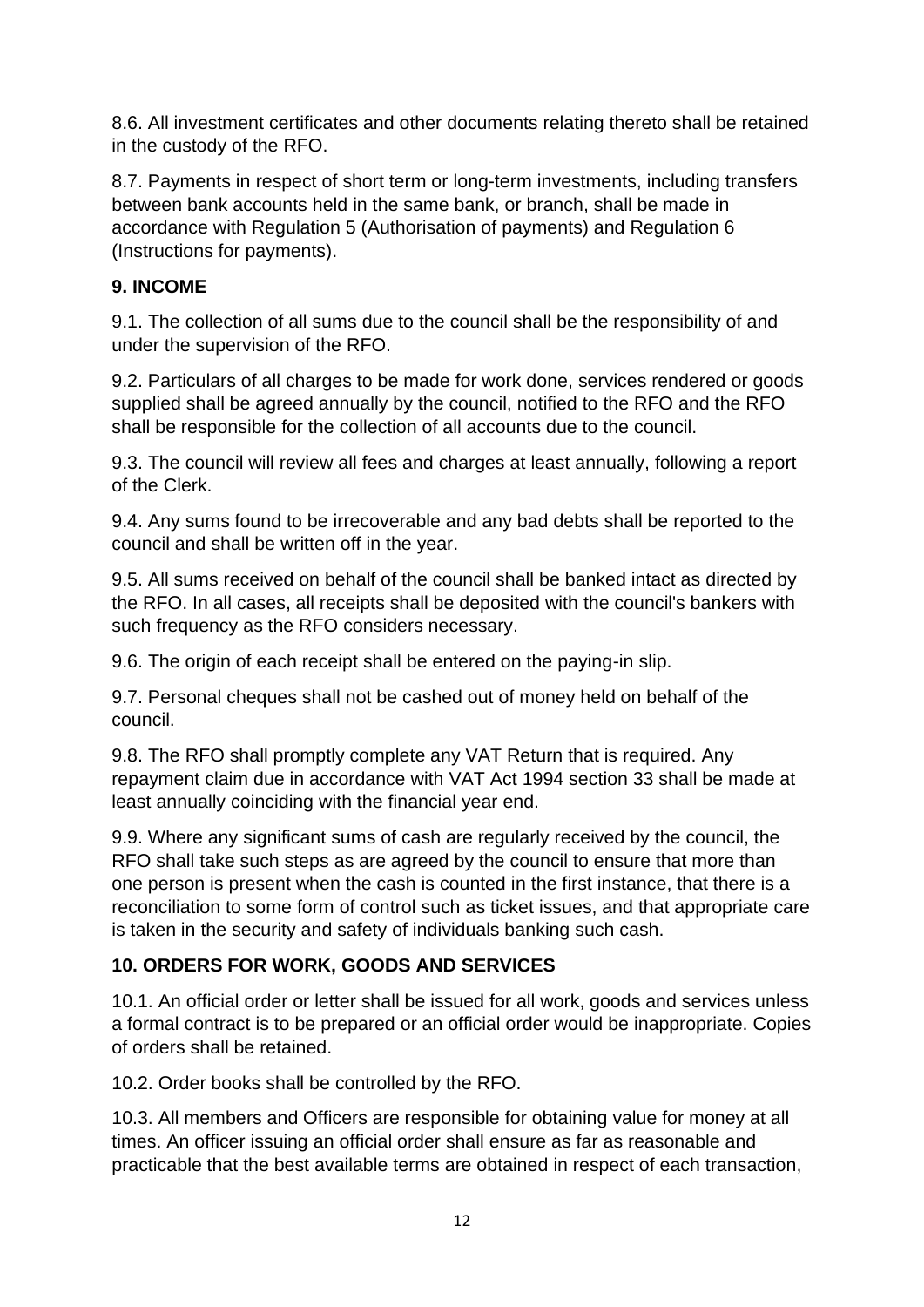usually by obtaining three or more quotations or estimates from appropriate suppliers, subject to any de minimis provisions in Regulation 11 (I) below.

10.4. A member may not issue an official order or make any contract on behalf of the council.

10.5. The RFO shall verify the lawful nature of any proposed purchase before the issue of any order, and in the case of new or infrequent purchases or payments, the RFO shall ensure that the statutory authority shall be reported to the meeting at which the order is approved so that the Minutes can record the power being used.

## **11. CONTRACTS**

11.1. Procedures as to contracts are laid down as follows:

a. Every contract shall comply with these financial regulations, and no exceptions shall be made otherwise than in an emergency provided that this regulation need not apply to contracts which relate to items (i) to (vi) below:

i. for the supply of gas, electricity, water, sewerage and telephone services;

ii. for specialist services such as are provided by solicitors, accountants, surveyors and planning consultants;

iii. for work to be executed or goods or materials to be supplied which consist of repairs to or parts for existing machinery or equipment or plant;

iv. for work to be executed or goods or materials to be supplied which constitute an extension of an existing contract by the Council;

v. for additional audit work of the external Auditor up to an estimated value of £500 (in excess of this sum the Clerk and RFO shall act after consultation with the Chairman and Vice Chairman of council); and

vi. for goods or materials proposed to be purchased which are proprietary articles and / or are only sold at a fixed price.

b. Where the council intends to procure or award a public supply contract, public service contract or public works contract as defined by The Public Contracts Regulations 2015 ("The Regulations") which is valued at £25,000 or more, the council shall comply with the relevant requirements of the Regulations1.

c. The full requirements of The Regulations, as applicable, shall be followed in respect of the tendering and award of a public supply contract, public service contract, or public works contract which exceed thresholds in The Regulations set by the Public Contracts Directive 2014/24/EU (which may change from time to time) 2.

d. When applications are made to waive financial regulations relating to contracts to enable a price to be negotiated without competition the reason shall be embodied in a recommendation to the council.

e. Such invitation to tender shall state the general nature of the intended contract and the Clerk shall obtain the necessary technical assistance to prepare a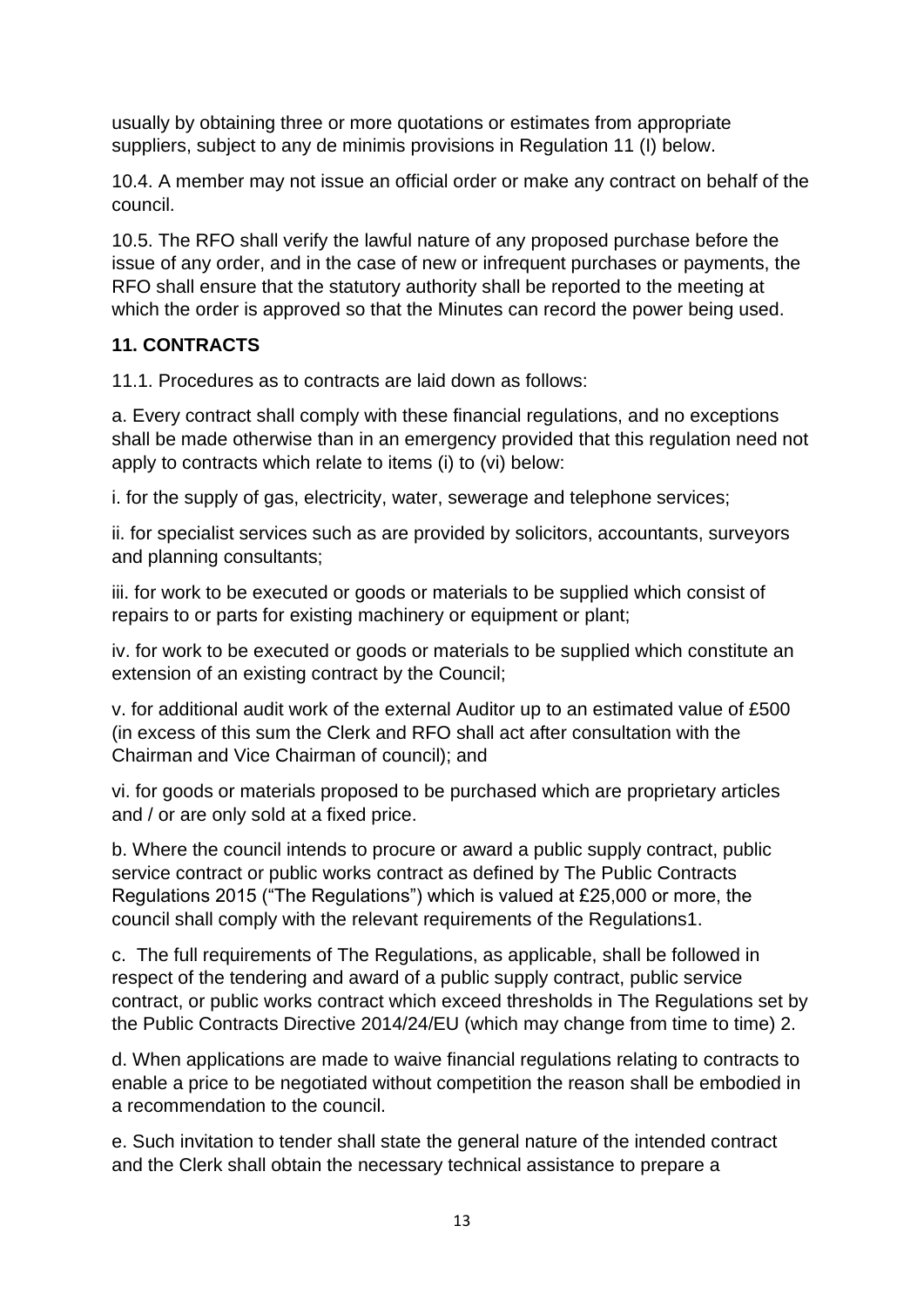specification in appropriate cases. The invitation shall in addition state that tenders must be addressed to the Clerk in the ordinary course of post. Each tendering firm shall be supplied with a specifically marked envelope in which the tender is to be sealed and remain sealed until the prescribed date for opening tenders for that contract.

f. All sealed tenders shall be opened at the same time on the prescribed date by the Clerk in the presence of at least one member of council.

g. Any invitation to tender issued under this regulation shall be subject to Standing Order 18 (c) and shall refer to the terms of the Bribery Act 2010.

h. When it is to enter into a contract of less than £25,000 in value for the supply of goods or materials or for the execution of works or specialist services other than such goods, materials, works or specialist services as are excepted as set out in paragraph (a) the Clerk or RFO shall obtain 3 quotations (priced descriptions of the proposed supply); where the value is below £3,000 and above £100 the Clerk or RFO shall strive to obtain 3 estimates. Otherwise, Regulation 10 (3) above shall apply.

i. The council shall not be obliged to accept the lowest or any tender, quote or estimate.

j. Should it occur that the council, or duly delegated committee, does not accept any tender, quote or estimate, the work is not allocated and the council requires further pricing, provided that the specification does not change, no person shall be permitted to submit a later tender, estimate or quote who was present when the original decision making process was being undertaken.

Notes:

1. The Regulations require councils to use the Contracts Finder website to advertise contract opportunities, set out the procedures to be followed in awarding new contracts and to publicise the award of new contracts.

- 2. Thresholds currently applicable are:
- a. For public supply and public service contracts £181,302
- b. For public works contracts £4,551,413

#### **12. PAYMENTS UNDER CONTRACTS FOR BUILDING OR OTHER CONSTRUCTION WORKS**

12.1. Payments on account of the contract sum shall be made within the time specified in the contract by the RFO upon authorised certificates of the architect or other consultants engaged to supervise the contract (subject to any percentage withholding as may be agreed in the particular contract).

12.2. Where contracts provide for payment by instalments the RFO shall maintain a record of all such payments. In any case where it is estimated that the total cost of work carried out under a contract, excluding agreed variations, will exceed the contract sum of 5% or more a report shall be submitted to the council.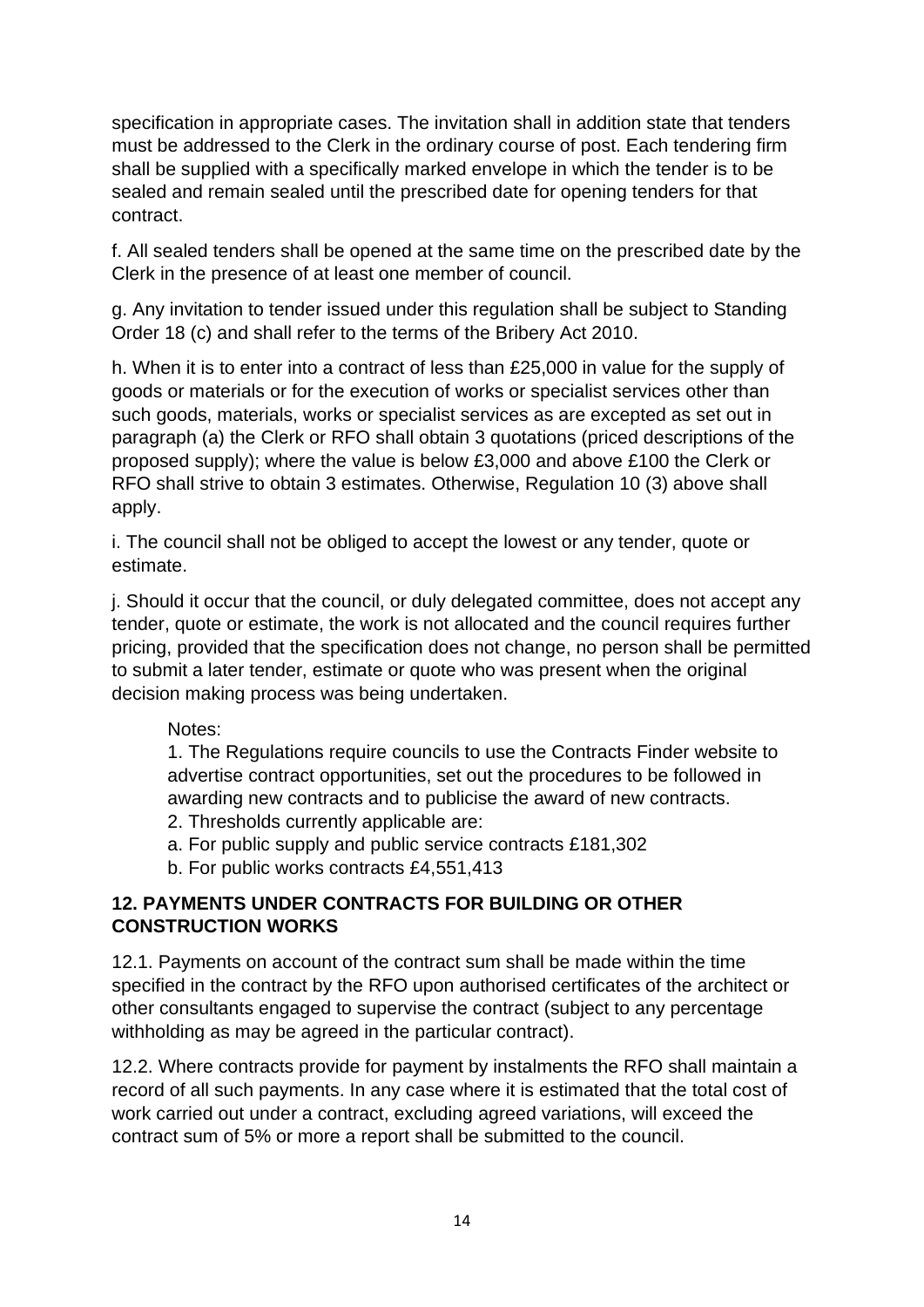12.3. Any variation to a contract or addition to or omission from a contract must be approved by the council and Clerk to the contractor in writing, the council being informed where the final cost is likely to exceed the financial provision

## **13. STORES AND EQUIPMENT**

13.1. The officer in charge of each section shall be responsible for the care and custody of stores and equipment in that section.

13.2. Delivery Notes shall be obtained in respect of all goods received into store or otherwise delivered and goods must be checked as to order and quality at the time delivery is made.

13.3. Stocks shall be kept at the minimum levels consistent with operational requirements.

13.4. The RFO shall be responsible for periodic checks of stocks and stores at least annually.

## **14. ASSETS, PROPERTIES AND ESTATES**

14.1. The Clerk shall make appropriate arrangements for the custody of all title deeds and Land Registry Certificates of properties held by the council. The RFO shall ensure a record is maintained of all properties held by the council, recording the location, extent, plan, reference, purchase details, nature of the interest, tenancies granted, rents payable and purpose for which held in accordance with Accounts and Audit Regulations.

14.2. No tangible moveable property shall be purchased or otherwise acquired, sold, leased or otherwise disposed of, without the authority of the council, together with any other consents required by law, save where the estimated value of any one item of tangible movable property does not exceed £250.

14.3. No real property (interests in land) shall be sold, leased or otherwise disposed of without the authority of the council, together with any other consents required by law, In each case a Report in writing shall be provided to council in respect of valuation and surveyed condition of the property (including matters such as planning permissions and covenants) together with a proper business case (including an adequate level of consultation with the electorate).

14.4. No real property (interests in land) shall be purchased or acquired without the authority of the full council. In each case a Report in writing shall be provided to council in respect of valuation and surveyed condition of the property (including matters such as planning permissions and covenants) together with a proper business case (including an adequate level of consultation with the electorate).

14.5. Subject only to the limit set in Reg. 14.2 above, no tangible moveable property shall be purchased or acquired without the authority of the full council. In each case a Report in writing shall be provided to council with a full business case.

14.6. The RFO shall ensure that an appropriate and accurate Register of Assets and Investments is kept up to date. The continued existence of tangible assets shown in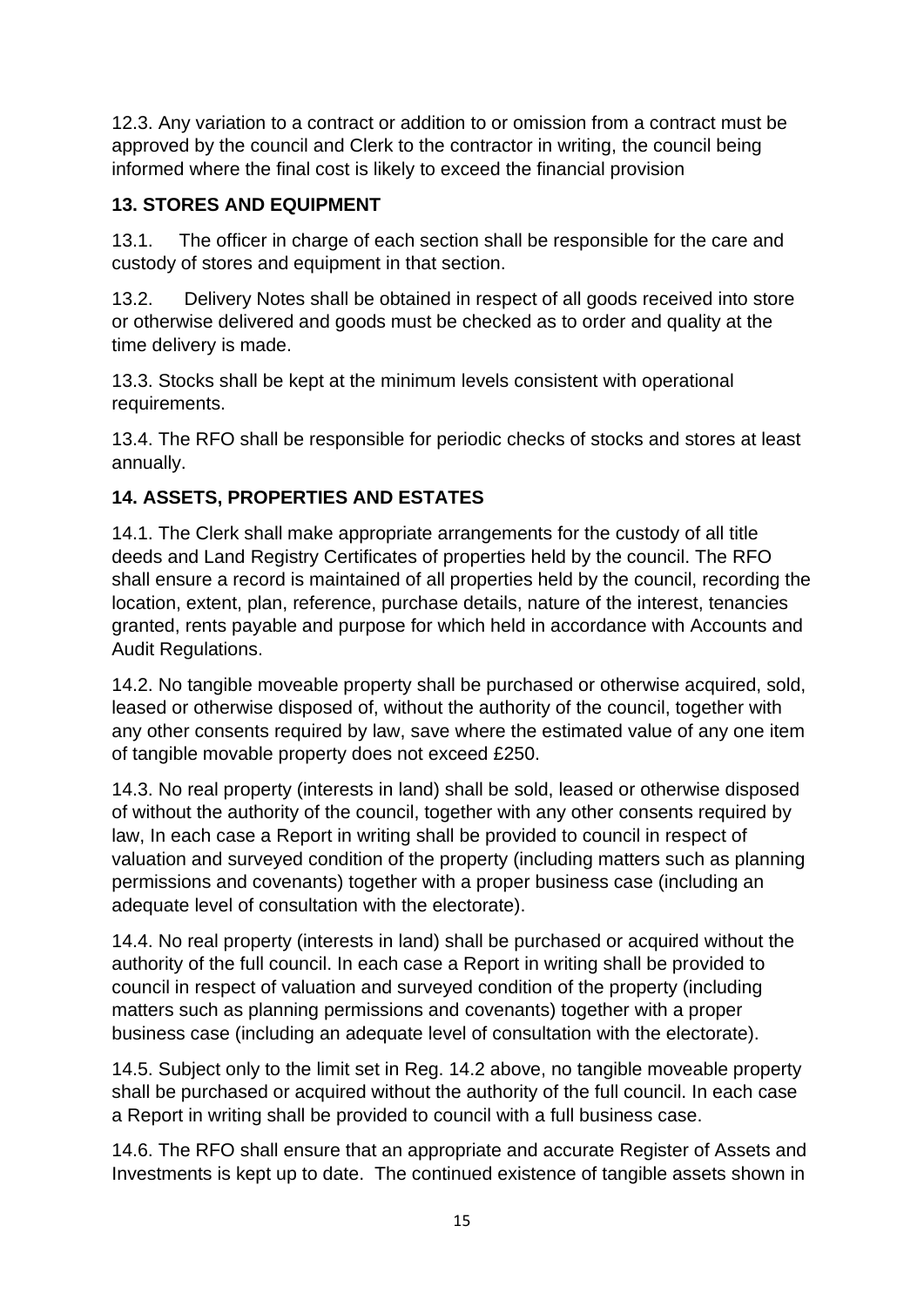the Register shall be verified at least annually, possibly in conjunction with a health and safety inspection of assets.

# **15. INSURANCE**

15.1. Following the annual risk assessment (per Financial Regulation 17), the RFO shall effect all insurances and negotiate all claims on the council's insurers.

15.2. The RFO shall keep a record of all insurances effected by the council and the property and risks covered thereby and annually review it.

15.3. The RFO shall be notified of any loss liability or damage or of any event likely to lead to a claim, and shall report these to council at the next available meeting.

15.4. All appropriate members and employees of the council shall be included in a suitable form of security or fidelity guarantee insurance which shall cover the maximum risk exposure as determined annually by the council, or policy committee.

# **16. CHARITIES**

16.1. Where the council is sole managing trustee of a charitable body the Clerk and RFO shall ensure that separate accounts are kept of the funds held on charitable trusts and separate financial reports made in such form as shall be appropriate, in accordance with Charity Law and legislation, or as determined by the Charity Commission. The Clerk and RFO shall ensure that separate accounts are kept of the funds held on charitable trusts and separate financial reports made in such form as shall be appropriate, in accordance with Charity Law and legislation, or as determined by the Charity Commission. The Clerk and RFO shall arrange for any Audit or Independent Examination as may be required by Charity Law or any Governing Document.

# **17. RISK MANAGEMENT**

17.1. The council is responsible for putting in place arrangements for the management of risk. The Clerk/RFO shall prepare, for approval by the council, risk management policy statements in respect of all activities of the council. Risk policy statements and consequential risk management arrangements shall be reviewed by the council at least annually.

17.2. When considering any new activity, the Clerk/RFO shall prepare a draft risk assessment including risk management proposals for consideration and adoption by the council.

# **18. SUSPENSION AND REVISION OF FINANCIAL REGULATIONS**

18.1. It shall be the duty of the council to review the Financial Regulations of the council from time to time. The Clerk shall make arrangements to monitor changes in legislation or proper practices and shall advise the council of any requirement for a consequential amendment to these financial regulations.

18.2. The council may, by resolution of the council duly notified prior to the relevant meeting of council, suspend any part of these Financial Regulations provided that